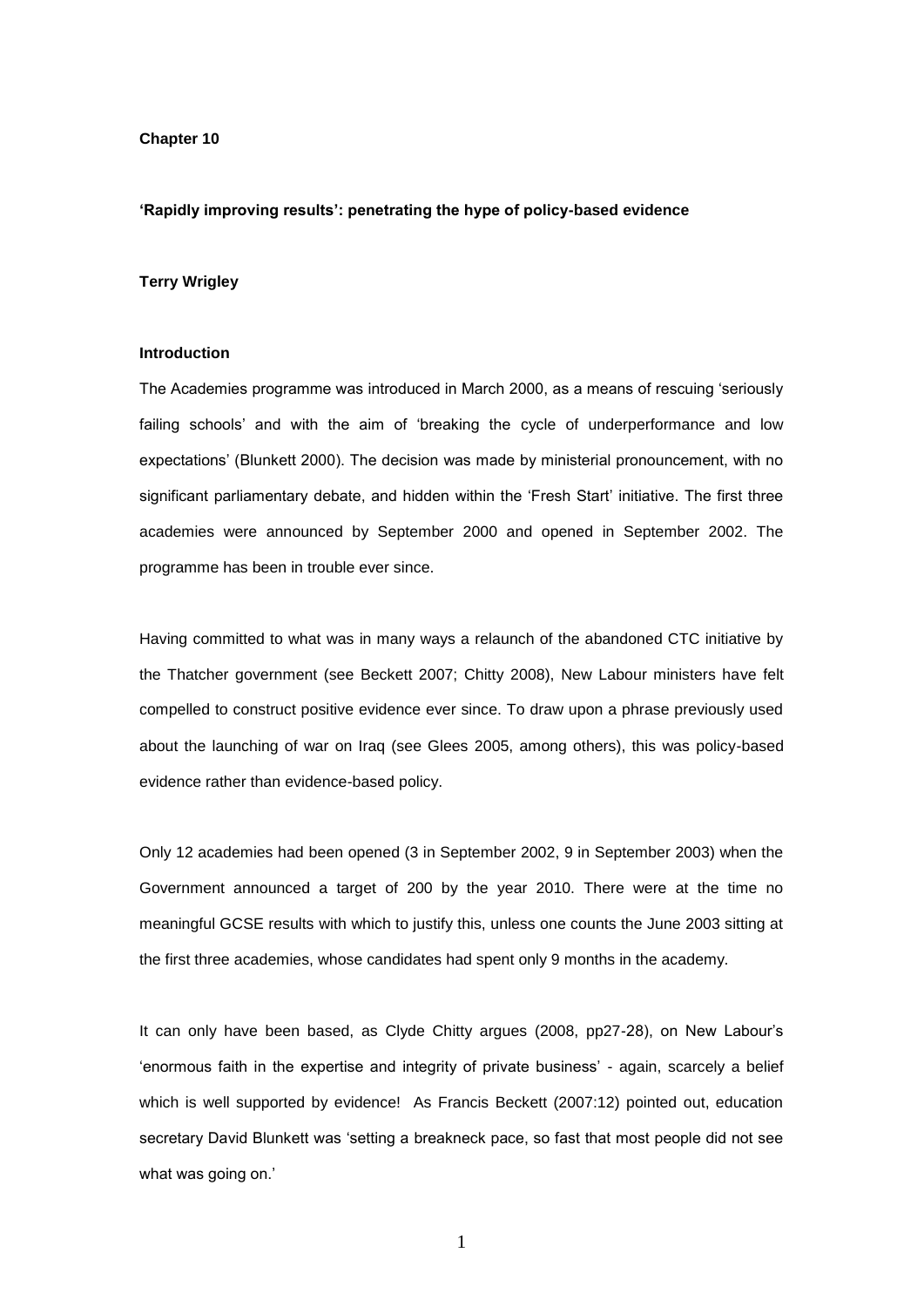Already in November 2004, the schools minister David Miliband was facing challenges from investigative journalists for  $Eile$  on 4 (2004) about the lack of evidence. The first governmentcommissioned PricewaterhouseCoopers (2004) report had been dispatched but Miliband had not yet seen it. Miliband found himself arguing that converting 200 out of the 450 schools situated in disadvantaged areas was 'judicious' and 'common sense' (File on 4, 2004: 6). The File on 4 (2004) programme then highlighted adverse inspection reports, mass expulsions, a declining proportion of pupils in poverty, and some academies whose GCSE results stubbornly fail to improve.

In March 2005, a parliamentary Select Committee concurred with these criticisms concerning the rashness of government decision-making on academies. MPs pointed out that the current education secretary Charles Clarke was intent on citing evidence of improved GCSE results at only three academies, whilst 5 out of 11 had not improved and some had declined:

We fail to understand why the DfES is putting such substantial resources into academies when it has not produced the evidence. (House of Commons 2005: 53).

In fact, the 2004 results of the first three academies showed that only one had improved its GCSE results. Significantly, this was the Bexley Business Academy; it had replaced a secondary modern school so this was hardly comparing like with like.

A newspaper report by Matthew Taylor (Guardian, 19.5.2005), focusing on the first three academies, pointed out that one had failed its Ofsted inspection, another had "serious weaknesses" (though the report was then buried), and the third received a 'hit squad' after six months. Once able to access the first PricewaterhouseCoopers (2004) report using Freedom of Information Act, this journalist discovered the report had commented that US "charter schools", the nearest parallel to England's academies, had only enjoyed a "modest" improvement (Guardian 18.2.2005).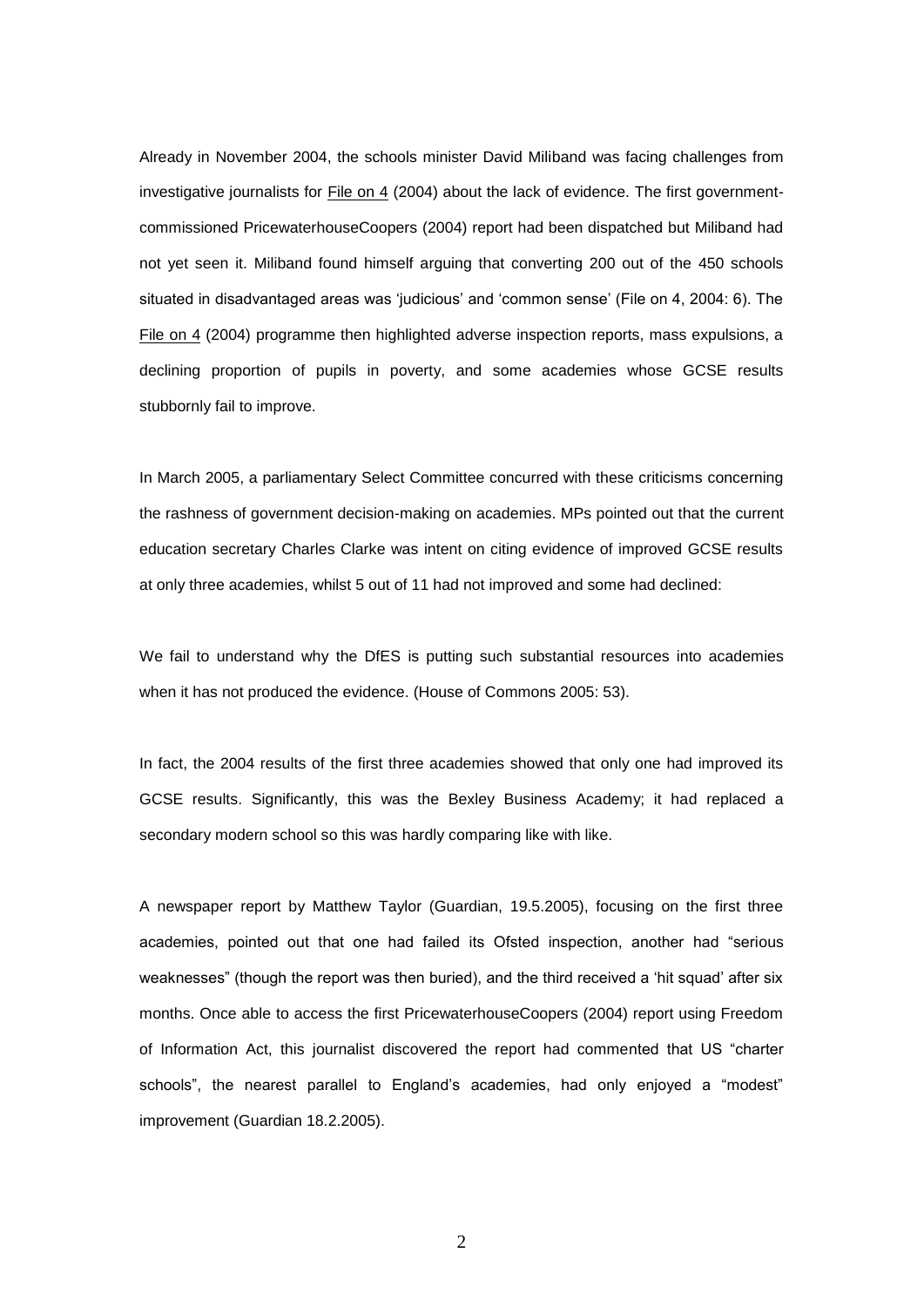The remainder of this chapter reviews the accumulating data on academic attainment in the academies, and demonstrates the paucity of evidence to underpin the government's continuing optimism and hype.

## **Early GCSE results: trumpeting a miracle**

Confirmation of 2004 GCSE results in January 2005 gave ministers their first real opportunity to argue the proven merits of the academies. Shortly afterwards, they were also able to draw upon the publication of the second PricewaterhouseCoopers (2005) evaluation report which they had commissioned.

In its official response to this report (PwC 2005), the government department (DfES 2005: 9) pointed out that 40% of the predecessor schools (i.e. schools closed to make way for academies) were in 'special measures'. This raises the question, of course, as to why the other 60% were considered in need of closure. Despite a consistent ministerial insistence that GCSE had dramatically improved, the evaluation report stated that 'six brought about increases and five did not' (The remaining school only had year 7 pupils.)

At this time, PricewaterhouseCoopers reports and ministers were still able to speak of 'five or more A\*-C grades' without more ado. It was becoming apparent that this was a misrepresentation. Towards the end of the year, the term "or equivalent" began to appear, albeit inconsistently and without explanation, the consequence of a wider challenge to government claims of rapidly rising results nationally.

The phrase "or equivalent" refers to an official decision to assign a GCSE equivalence for vocational qualifications<sup>i</sup>. Though sometimes for elitist reasons, independent schools were challenging the new-found 'equivalence' between a distinction in cake decorating and an A\* in Physics. However, the immediate concern in evaluating academies is with the GNVQ Intermediate award<sup>ii</sup>, which was now officially 'equivalent' to four A\*-C passes.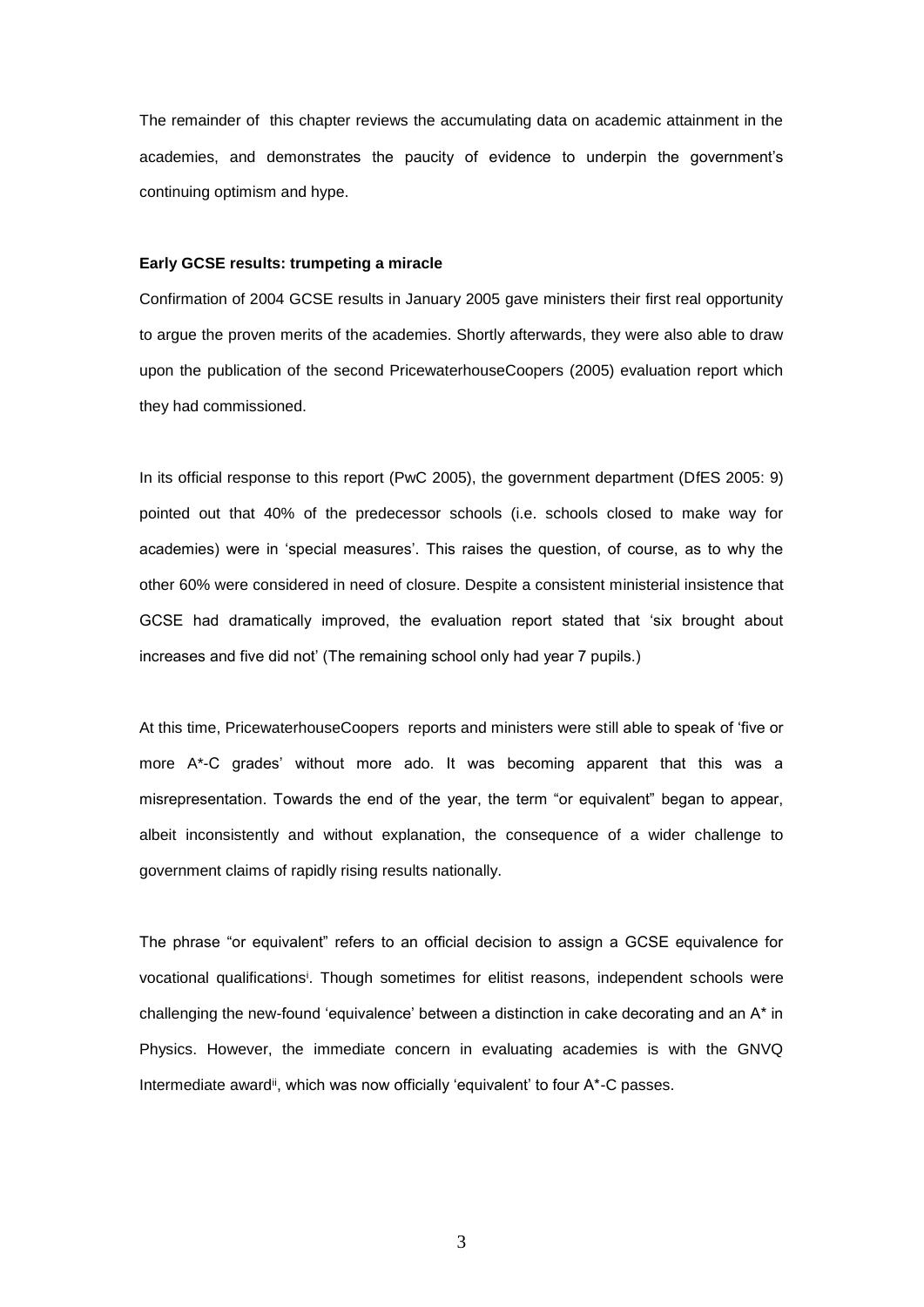Beyond the academies, Roger Titcombe and Roger Davies (Times Education Supplement, 13.1.2006) were challenging government claims of rapid improvement in some secondary schools, including the official list of the "100 most improved schools". These schools were being held up as an exemplar of what other schools could achieve if they really tried. This research highlighted the extensive adoption of the GNVQ Intermediate because of its inflated 'equivalence'. They pointed to the adverse impact on the curriculum, including the loss of languages, science, history and geography.

Growing pressures forced the Department for Education and Skills (DfES) to switch from using 'five or more A\*-Cs or equivalent' as its main indicator of success to 'five or more A\*-Cs or equivalent but including English and Mathematics'. [In future in this chapter, abbreviated as 5ACeq and 5ACEM.] However it retained the former indicator, renamed "Level 2 threshold", and ministers continued to use it extensively to hype the academies programme and confuse the public.

My own analysis of the 2005 results showed that although seven of the eligible 11 schools had apparently improved (5ACeq), in almost every case this was because of a substantial switch to GNVQ. The 'improvement' was not matched in terms of 5ACEM which had barely moved; in the most extreme case only one in nine pupils with 5ACeq achieved 5ACEM (cf nationally four out of five). Although this varied between academies, similar curriculum damage to that identified by Titcombe and Davies (2006) was apparent.

I should emphasize that I am not espousing a traditionalist rejection of vocational qualifications. Ironically, Titcombe and Davies (2006) discovered that the GNVQ device was not leading to the introduction of new subjects such as construction or engineering, but predominantly to a replacement of well established GCSEs in science and ICT by easier GNVQs in those subjects. My point is to challenge spurious comparisons between academies and other schools on the basis of false equivalences, namely the substitution of easier qualifications. It is also important to raise the question of the 'street value' of these replacement qualifications: were employers likely to regard, let us say, a GNVQ in computing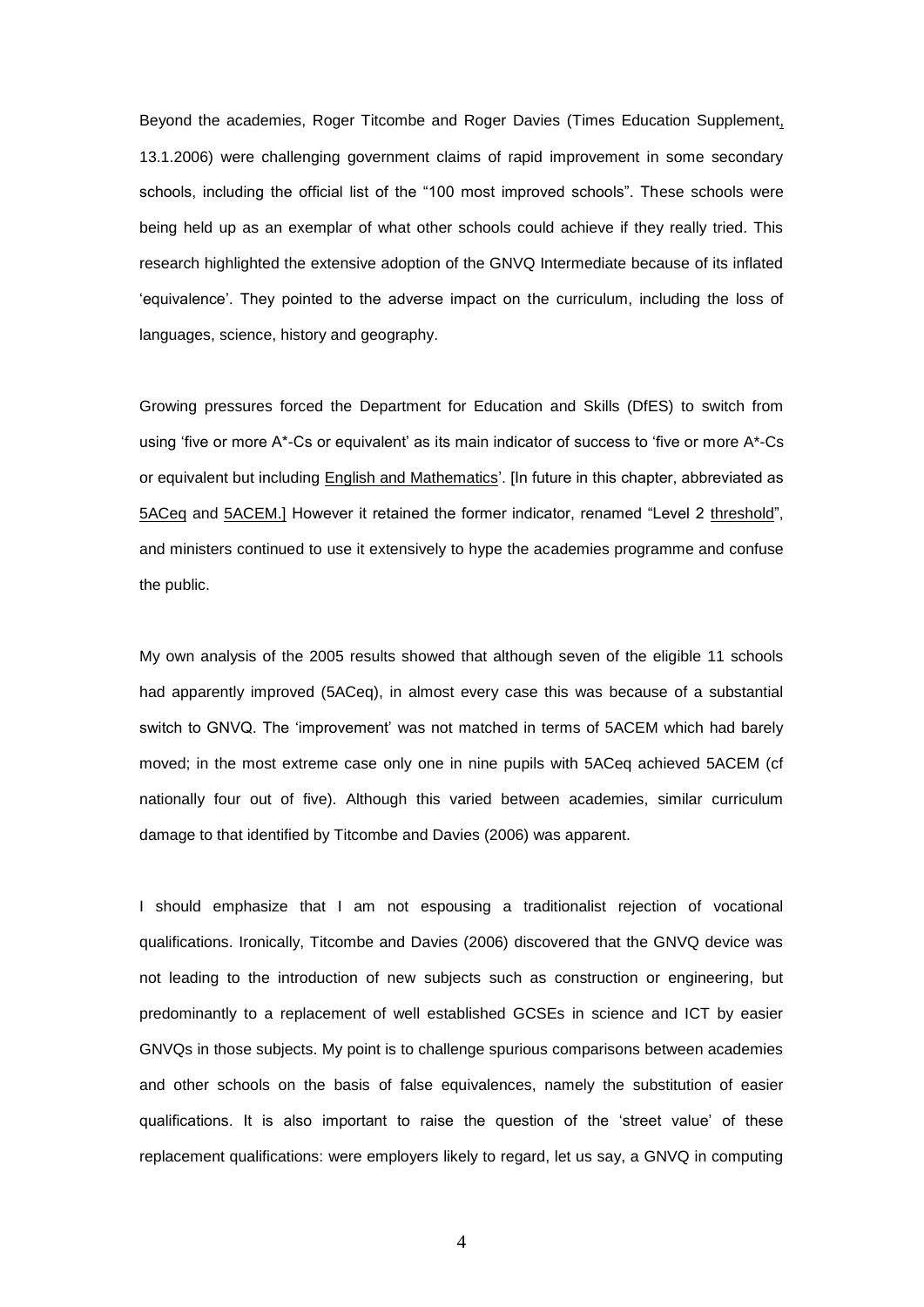and a C in art as the equivalent of five A\*-C grades in a broad range of subjects? This phoney equivalence was setting young people up for disappointment and failure.

It is notoriously difficult to make a qualitative comparison between two different qualifications. However, one fair start for such a comparison can be found by establishing that pupils achieving a particular level in one examination tend to achieve a specific level in another. Based on the academies data, I was able to show that nine out of ten pupils gaining a C or above in GCSE Sciences also gained a C or above in GCSE maths. By comparison, only half of pupils passing GNVQ Intermediate in science gained a C or above in GCSE Maths, with the other half gaining Ds or Es. Similar results emerge when ICT is compared with Mathematics. Further comparisons supported the argument that a GCVQ (Intermediate) equates at its lower threshold with an E grade rather than a C. For example, nobody with an E or above in English or Maths appeared to fail GNVQ Intermediate.

It emerged, following correspondence with Ofsted and QCA, that there had not been a rigorous evaluation of the supposed equivalence, either in terms of quality (why a simple GNVQ Intermediate pass, rather than merit or distinction, was deemed to be worth a GCSE C grade) or quantity (why a GNVQ in one subject was worth four GCSEs). The fallacious quantitative equivalence is highlighted by academies which had entered their highest attainers for two GNVQ Intermediates (each 'equal' 4 GCSEs), two vocational GCSEs (each worth two academic GCSEs), and a full range of standard GCSE. Officially these pupils had been successful in the 'equivalent' of 20 subjects!

Drawing on data from published DfES performance tables [\(www.dcsf.gov.ukperformancetables\)](http://www.dcsf.gov.ukperformancetables/) supplemented by the DfES National Pupil Database), I began a series of annual comparisons beginning with results from 2005 (academies) and 2002 (the predecessor schools). The first analysis involved academies opened in 2002 and 2003 but not the 2004 starters, i.e. it covered all candidates who had completed Key Stage 4 (their two-year examination courses) at the academy. I set out to examine how much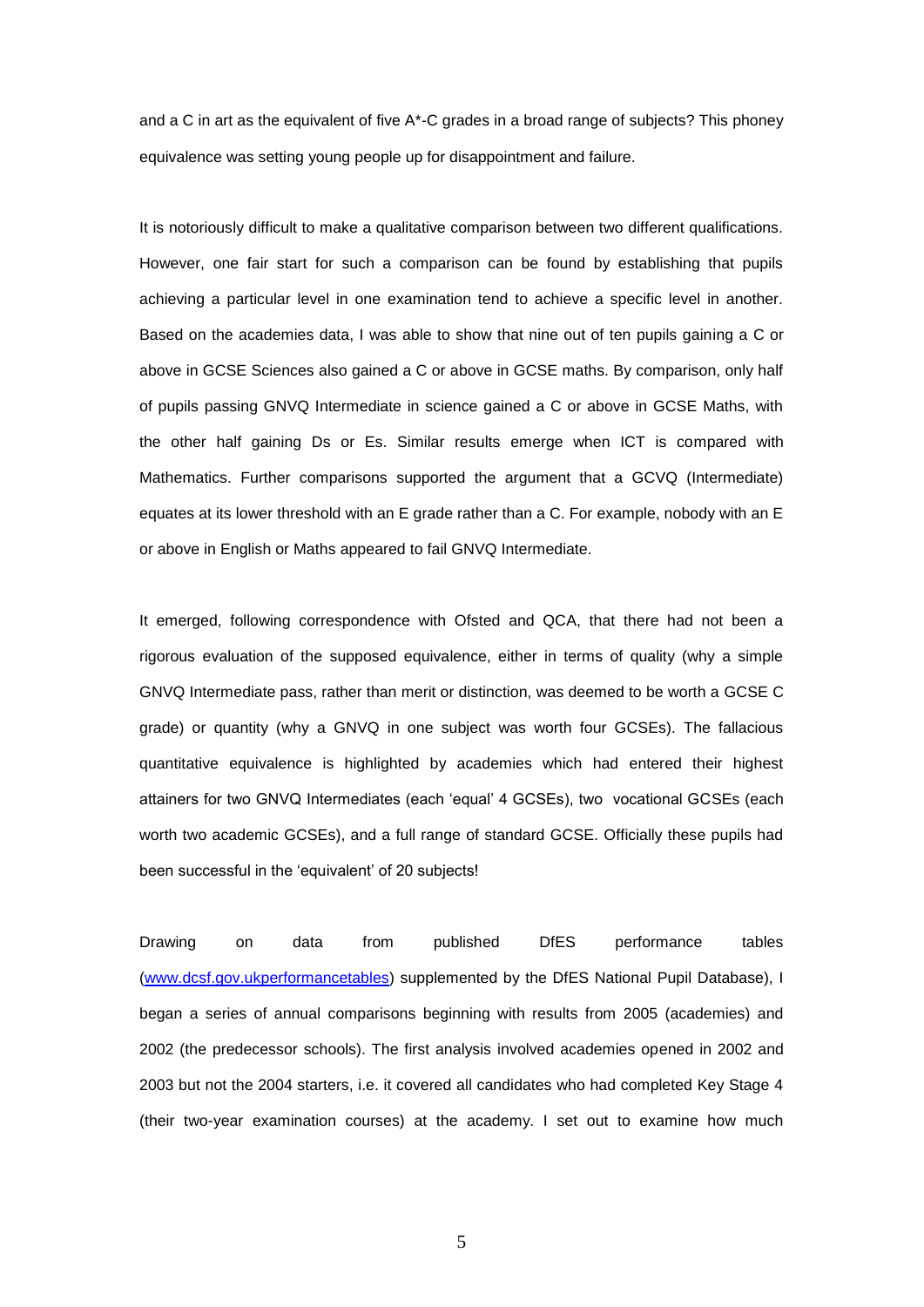substance there was to official claims of rapid improvement (based on 5ACeq) by asking the questions:

i) what proportion of pupils reaching that level had qualified in five or more different subjects? ii) what proportion had achieved 5ACEM?

Table 1 below shows these proportions. [Percentages (i) and (ii) were recalculated using pupil numbers, for greater accuracy.] The ratios shown in columns (i) and (ii) demonstrate the increasing gap between data based on 'equivalences' and more substantive qualification levels. It illustrates how many of the pupils claimed by government statistics as successful had not achieved either a C or above in five subjects, or a C or above in English and Mathematics. The 2005 data for the academies indicates a significant change in examination policy rather than a genuine educational improvement, including a dramatic increase in GNVQ entries.

# **Table 1: Analysis of GCSE results Place about here.**

A further concern arising from the 2005 results was the large numbers of academy pupils finishing compulsory schooling without 5 or more A-G grades. Around 90% in all schools nationally achieve 5 A-G grades, and failure to do so can seriously disadvantage a pupil in terms of employability. Only one of the academies reached this level in 2005; results in the others stretched down to 66% with a mean of 79%. These are levels which in normal circumstances would probably trigger 'special measures' (commonly referred to as 'failing school') in inspections. This suggests a possible neglect of lower-attaining pupils, and raises questions about the purported mission of the academy project.

The third PricewaterhouseCoopers (PwC 2006) evaluation report appearing in early summer 2006 also attempted to come to terms with the 2005 results. PwC (2006) emphasized the low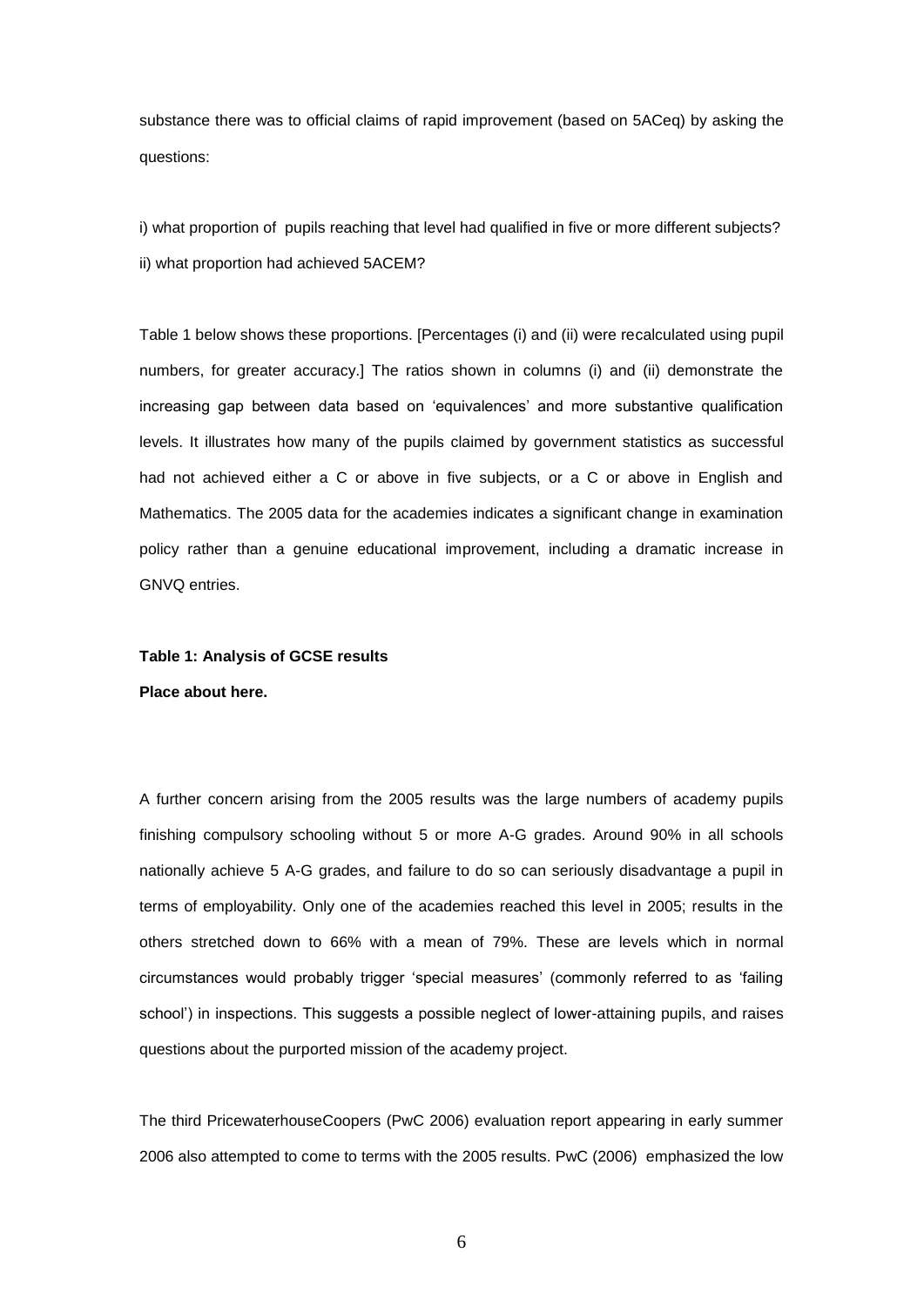attainment of the predecessor schools (all except one within the lowest decile of average point scores for their pupil intake, based on Key Stage 2). However when comparing current attainment in the academies with similar schools, they could only claim that 'the absolute differences are generally small' (page ii). They identified great unevenness in improving attainment, excusing the weaker ones because of building delays or too little 'lead in time'.

The report attempted to develop an evaluation based on three comparator sets (also used in PwC 2007 and 2008) :

i) schools with the lowest 10% of Key Stage 2 attainment on entry

ii) schools with the lowest 15% of Key Stage 2 attainment on entry

iii) 'overlapping intake schools' defined as schools with a least ten pupils coming from the same primary school.iii

There are clear tensions within the text between more and less optimistic interpretations, with uncertainties showing through in phrases such as 'were, in general, quite strong' (page 19), but the statistics themselves should have raised politicians' anxieties. For example, the improvement on 5ACeq between 2002 and 2004 was little different from comparator schools, and between 2004 and 2005 only 2 percentage points better than improvement nationally.

Most seriously however the PWC analysts seemed unaware of the growing controversy about 'equivalence'. Indeed, the report makes no mention of the GNVQ factor or the new official Level 2 criterion involving English and Mathematics.

My own analysis was resumed when 2006 results were confirmed. This now included the academies opened in 2004 as well as 2002 and 2003. 2005 starters were not included, in line with previous decisions, because their pupils had only studied nine months of their Key Stage 4 examination courses at the academy. This time there was a significant improvement in 5ACEM results, mostly between 2005 and 2006 after little improvement from 2002 to 2005. This might suggest a sudden push from the Specialist Schools and Academies Trust on its academies in terms of this indicator. Overall, on 5ACEM from 2002 to 2006, the academies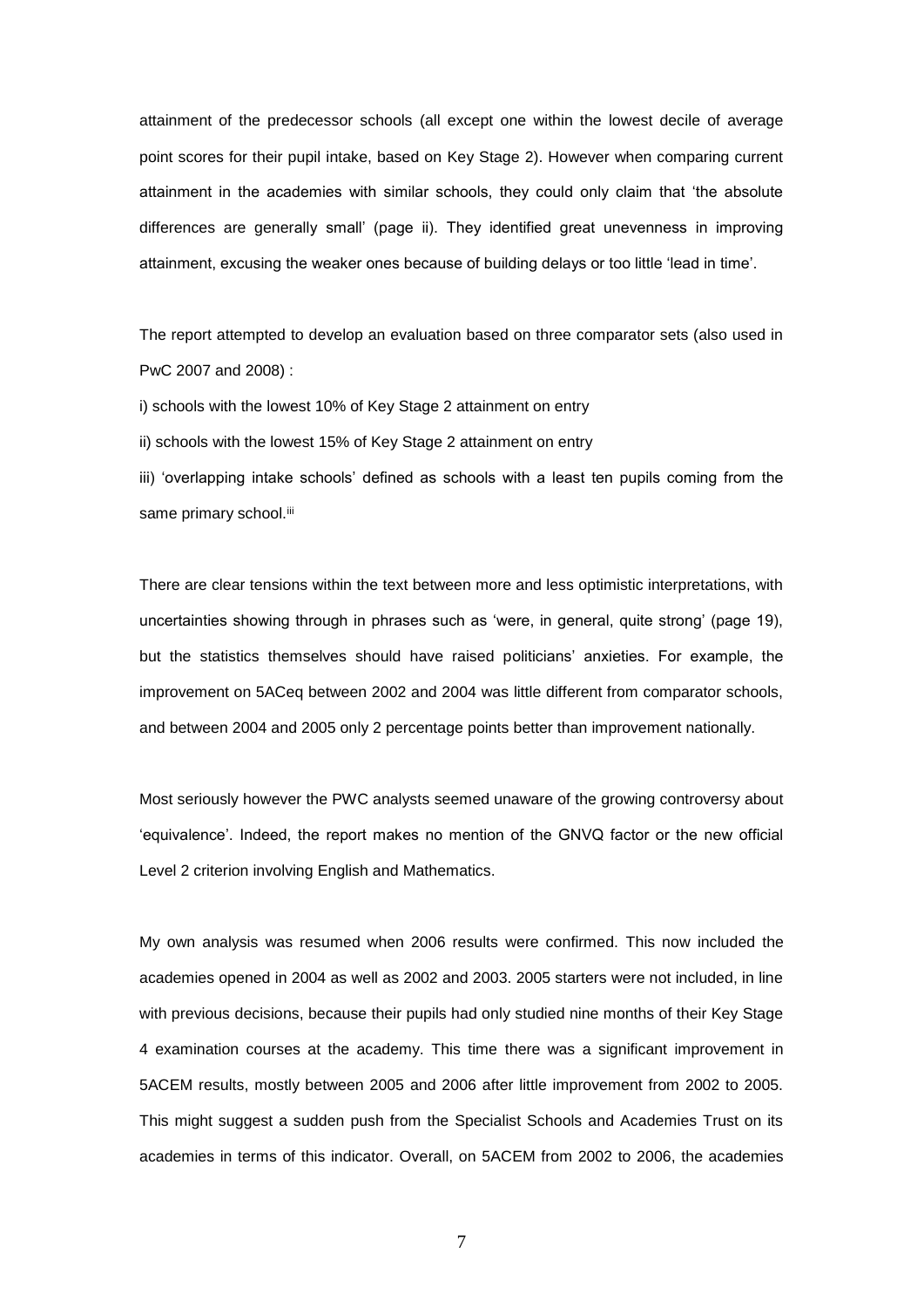had improved by almost eight percentage points (pp), compared with a national gain of four points. There was still a serious disproportion between 5ACeq and 5ACEM figures (42% and 22% respectively) and little improvement in 5AG (now at 81%). The net improvement of 5ACEM over the national improvement - in other words an 'academies effect' - averaged around 1 percentage point (pp) per year, completely out of proportion to the additional cost of academies; even this figure took no account of the changing nature of the pupil population in the academies.

A curriculum analysis based on the 2006 examination statistics based on DfES data (National Pupil Database) also confirmed earlier concerns. Even for the 42% of pupils who were relatively successful (i.e. 5ACeq), the curriculum was becoming limited:

- Two-thirds of them gained a C in English, with similar figures for mathematics.
- Two-thirds of them had achieved a C or above in science, but after adjusting for the false equivalence of GNVQ, this reduced to just over half.<sup>iv</sup>
- Only a quarter of these relatively successful pupils gained A\*-C in either Geography or History. Even taking account of some entries for Sociology or (half-GCSE) Citizenship, it was still well below half.
- Only a quarter obtained a C or above in any European or Asian language; indeed, two-thirds of these 5ACeq pupils did not study a foreign language at Key Stage 4.
- A quarter did not follow any course in a creative or performance art. Only two-thirds were entered for a Design and Technology GCSE and only a third obtained a C or above. However, almost all passed a vocational qualification. Indeed, there had been a massive increase in entries for GNVQ Intermediate: 13 entries for every 10 pupils, compared to 1 in 10 at the predecessor schools.

It is doubtful whether many of these pupils would count as well educated in most European countries. Certainly, a Level 2 'threshold' based on a GNVQ and one other subject would be viewed as a derisory standard elsewhere.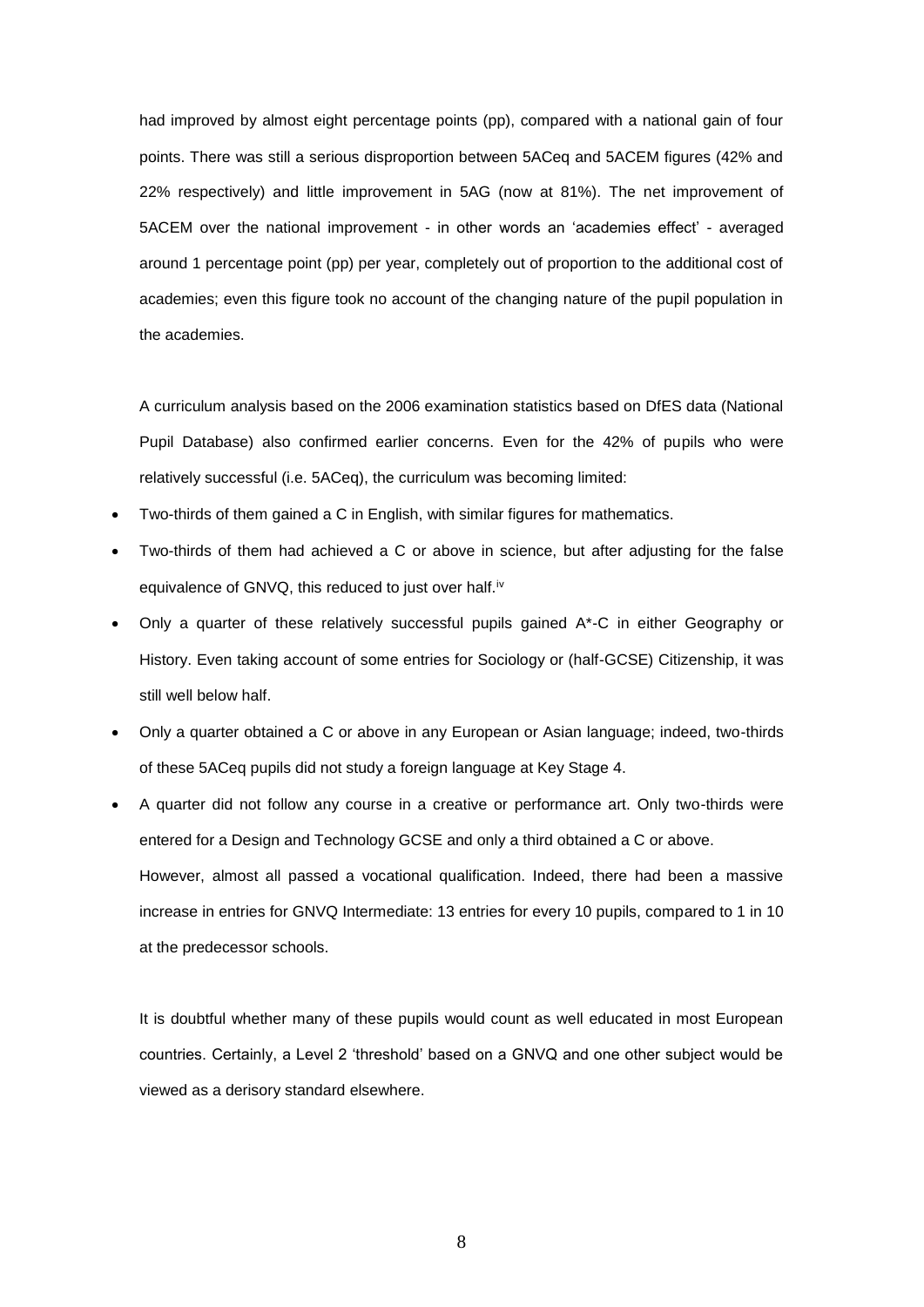In February 2007 the National Audit Office (NAO 2007) reported to Parliament on the academies programme. This was an interesting document, with a text which inclined strongly towards the positive and a visual appearance which was clearly intended to impress. The document still made unquestioning use of the 5ACeq statistic, with no critique of the 'GNVQ=4' factor or attempt to question the 'street value' of GNVQ. Despite its positive spin, the report concluded that academies were not doing as well as Excellence in Cities schools with a high proportion of free school meals. Ironically, the report included a chart which showed that the academies improved no faster in their first three years than the predecessor schools had been doing in the three years before closure. The report's analysis of attainment took no account of the impact of population change.

The House of Commons Committee of Public Accounts (2007) sitting a month later were not slow to see problems. Building on this report, they pointed out that seven out of eleven inspections had shown academies to be inadequate or just satisfactory, with only four being good, including concerns about the quality of teaching and pupil behaviour. They were critical of the high costs, and raised the important question as to whether any improvement was because they were academies or was it due to the free start or new buildings, for example.

Nevertheless ministers remained committed to the programme, continuing to make prominent use of the 5ACeq statistics alongside selective use of other data. In a letter to Roger Titcombe, schools minister Andrew Adonis (16.10.2007) simply sweeps aside the argument that GNVQs are easier:

'I cannot agree with the assertions that GNVQs are easier. However, this is something of a sterile debate, as GNVQs will be replaced by new diplomas from 2008.'

(He failed to say that a BTEC $v$  would still be available to play the same role as GNVQs had, and that a 'key skills' qualification in literacy and numeracy was being introduced as a substitute for GCSE English and Mathematics)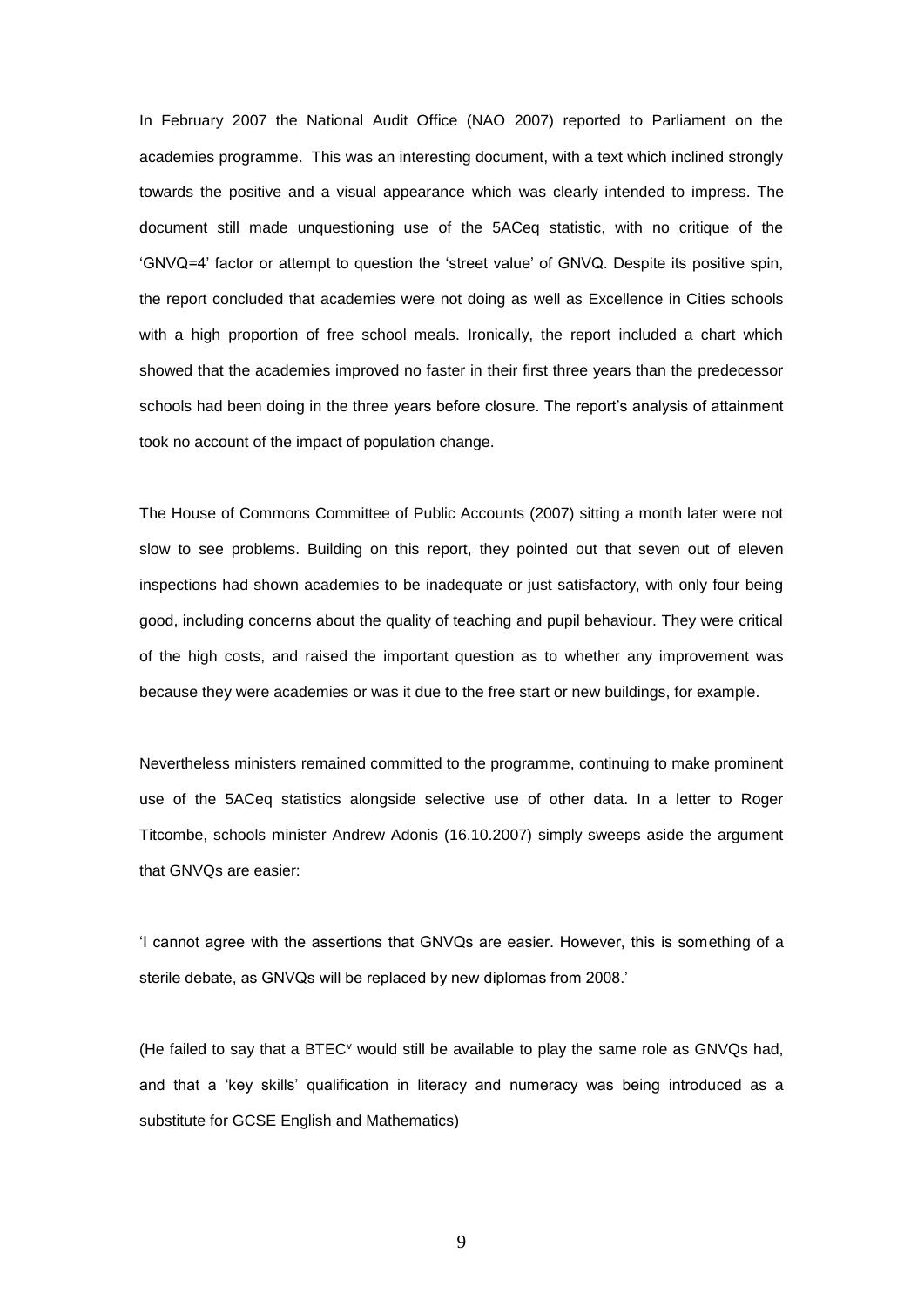MPs were right to be sceptical, as both evidence and the opposition movement coordinated by the Anti-Academies Alliance [\(www.antiacademies.org.uk\)](http://www.antiacademies.org.uk/) built up. In a report on specialist schools for the very organisation now responsible for academies the Specialist Schools and Academies Trust (Jesson and Crossley 2007), it became clear that there were other ways to success than becoming academies. Appendix 4 shows 45 specialist schools with over 50% Free School Meals (FSM) and 40% or above 5ACeq; of these 27 showed over 32% 5ACEM, i.e. 10pp higher than the average attainment for academies (range 18-23%). The average (unweighted) FSM for academies was 38%, with only a quarter over 50% FSM.

Government ministers made of the need to replace 'failing schools' by academies. This aligned with a New Labour 'inclusion' rhetoric in terms of saving the inner city poor. This is clearly an oversimplification, and an increasing proportion of schools converted into academies were by no means failing. Campaigners at Islington Green School had been able to refute arguments that their school was "failing" when it appeared on a poster from the London Challenge highlighting very successful schools in the form of a London underground map. This did not ultimately prevent its closure. Indeed an analysis by the Association of Teachers and Lecturers discovered that the government were actually targeting more and more successful schools. Less than 20% of pupils in predecessor schools of the first batch of academies (the 2002 starters) achieved 5ACeq; the average for predecessors of 2005 and 2006 starters was around 28% and 44%. Schools now being targeted for conversion to academies were generally performing better than those which had already become academies.

PwC (2007) published in July gave little comfort to government. Attainment was similar to the comparison groups; it was improving a little faster (but no account was taken overall of the changing pupil population in the academies); and some dubious practices were evident in the selection of pupils. Furthermore, the evaluation gave the lie to claims that the academies were educationally innovative, indicating that pressure to drive up results was reversing earlier development. The report included two case studies showing how a changing pupil profile was reflected in changing attainment, and called upon the government department to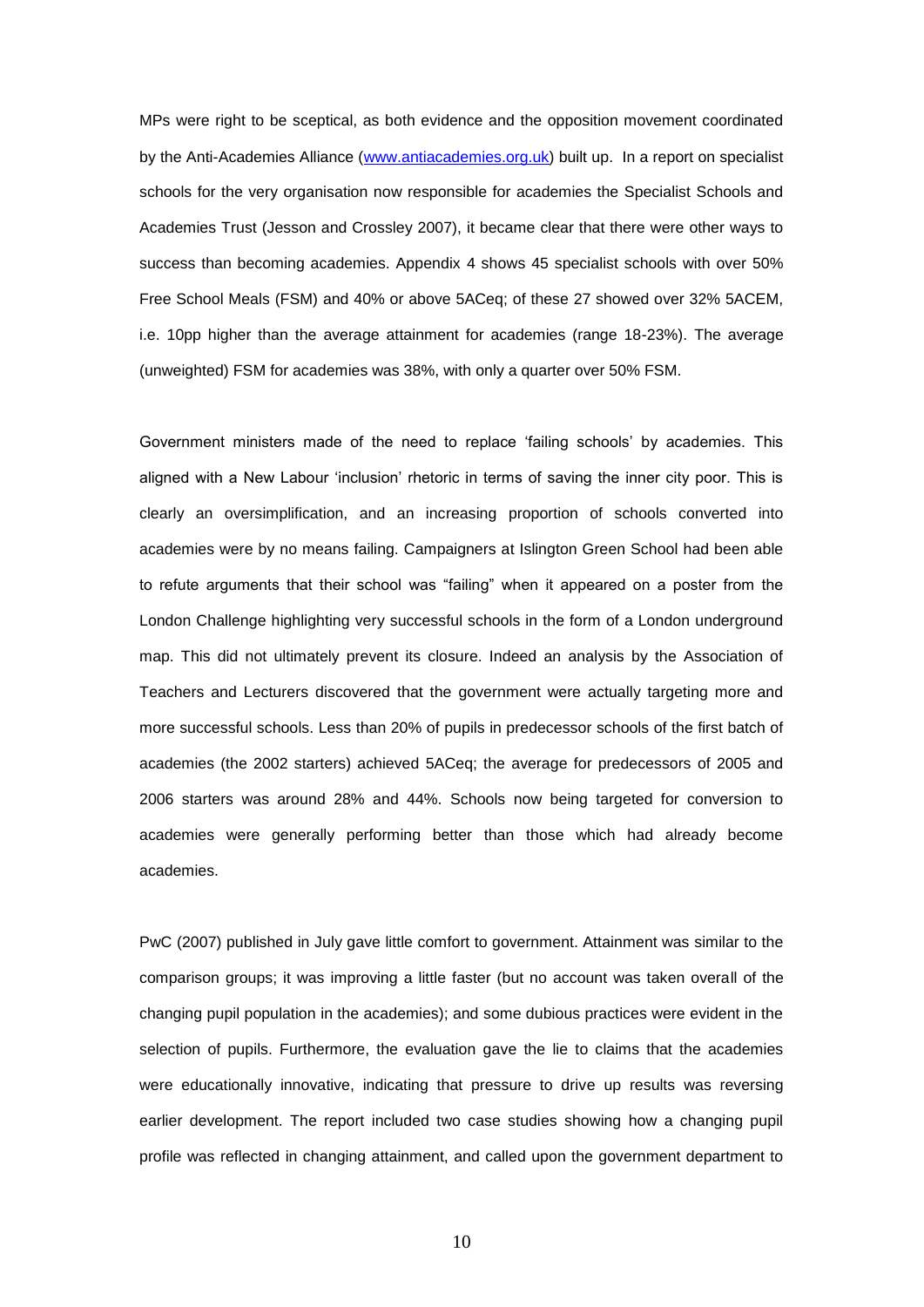review admission processes to 'ensure that there are no overt or covert barriers preventing the most disadvantaged pupils from accessing academies'. (page xiii)

Nevertheless the government's privatisation juggernaut rolled on, targeting increasing numbers of schools. In the autumn of 2007, the new Prime Minister Gordon Brown announced that schools with fewer than 30% 5ACEM were now in line for closure, regardless of socioeconomic composition. Not surprisingly, this affected a high proportion of schools in the poorest areas: indeed two thirds of schools with more than 35% FSM. Half the secondary schools in Sunderland, Newcastle or Liverpool were on the hit list, as were half of Birmingham's once its grammar schools were removed. In the face of a growing campaign, the government were also keen to avoid adverse publicity on academies, including resorting to a special protocol for the inspection of academies and a dedicated Ofsted team.

The final official evaluation PwC (2008) revealed great pressure for places (2.6 applications for each place) and a decline in the proportion of pupils on free school meals of six percentage points. It reiterated the recommendation that pupil intake and profile in Academies should be formally monitored (p7). It issued many warnings: exclusion rates were above average, there was "considerable diversity" in attainment and progress; and "performance at sixth form requires continued focus" (p6). Most interesting perhaps is the statement that: The diversity across individual Academies suggests that, rather than a simple uniform 'Academy effect', there has been a more complex and varied process of change taking place. (p8)

Significantly it also proposed that:

Academies should report attainment for sub-groups of pupils (e.g. those on FSM, SEN, EAL) in order to ensure that achievement for these pupils continues to receive appropriate attention. (p8)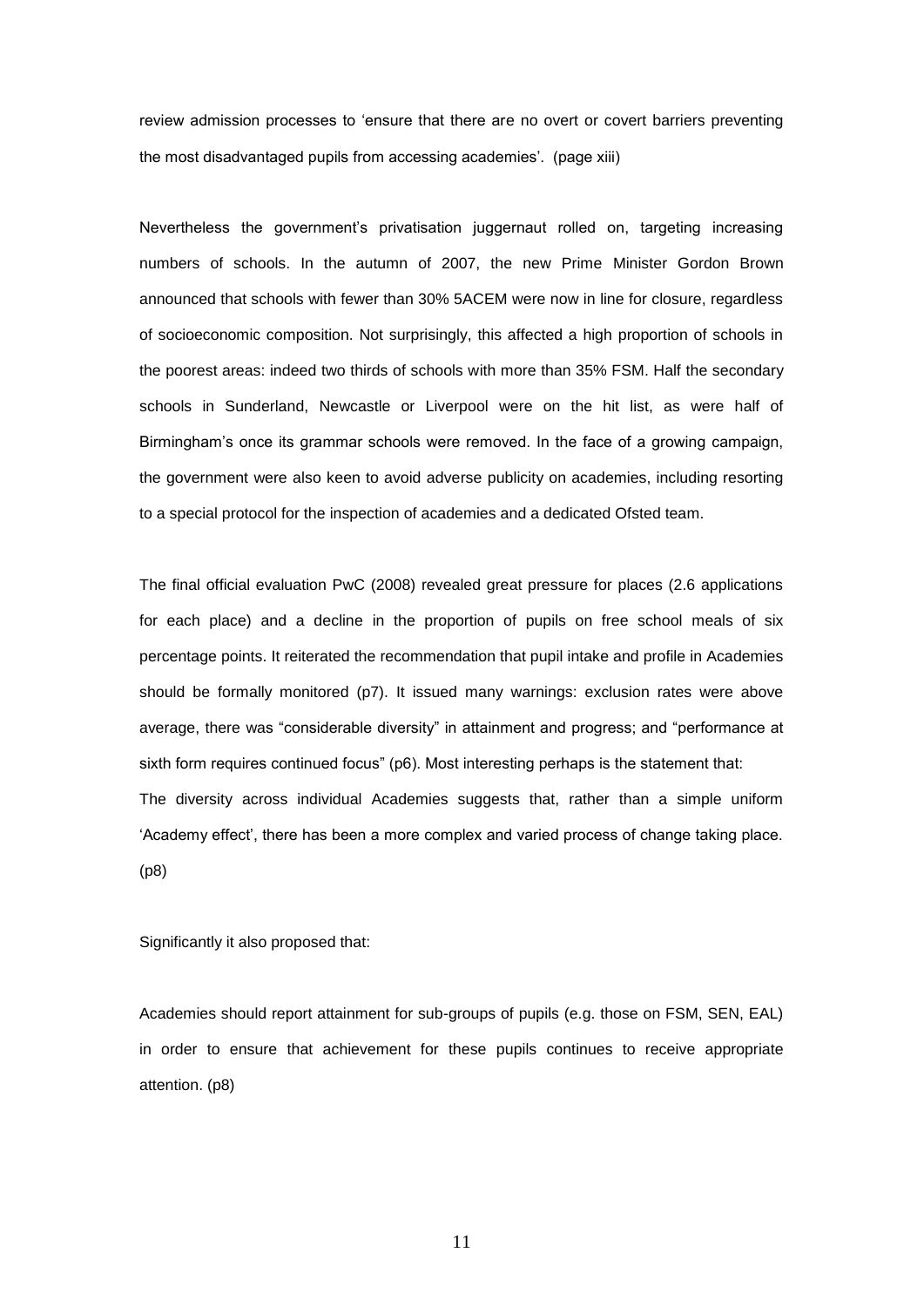There was a "mixed picture on teaching and learning" relationships: surveys showed large numbers of pupils citing teaching staff as one of the best features but equally large numbers citing relationships with teachers as one of the worst things about their school.

The report has revealing statistics about population characteristics as the programme continued. The proportion of FSM meals was 35% in 2007 (average across 2002-2005 starters) compared with 42% at their predecessor schools. In 2007, FSM pupils formed 41%, 37%, 34% and 27% of the population for academies opened in 2002-2005 respectively (pp37- 43). The attainment on arrival (KS2 average point score) was also much closer to the national average: 26 for academies (2007 intake) cf 27.4 for all schools – compared with 25 and 27.2 in 2002. In other words, the gap had halved.

The report seeks to analyse improved attainment in the first four sets of academies only, i.e. those opening from 2002 to 2005. It provides a set of figures limited to the years during which each school was an academy, compared to the summer immediately before conversion, i.e. the point of closure of the predecessor school. This in itself is a questionable procedure, since the summer of closure may well be a low point due to disruption or demoralisation. The finding of an average annual improvement of 5 percentage points compared to 1 for all schools nationally is therefore unsound. However, what is most surprising is a failure to connect analysis of a changing population with changing results.

My own analyses for 2007 and 2008 focused precisely on this issue, and raised challenges for methodology:

- Account had to be taken of any rise in attainment nationally, in order to separate out a net 'academy effect'.vi
- An appropriate allowance has to be made for the reduced proportion of FSM pupils as a factor in attainment.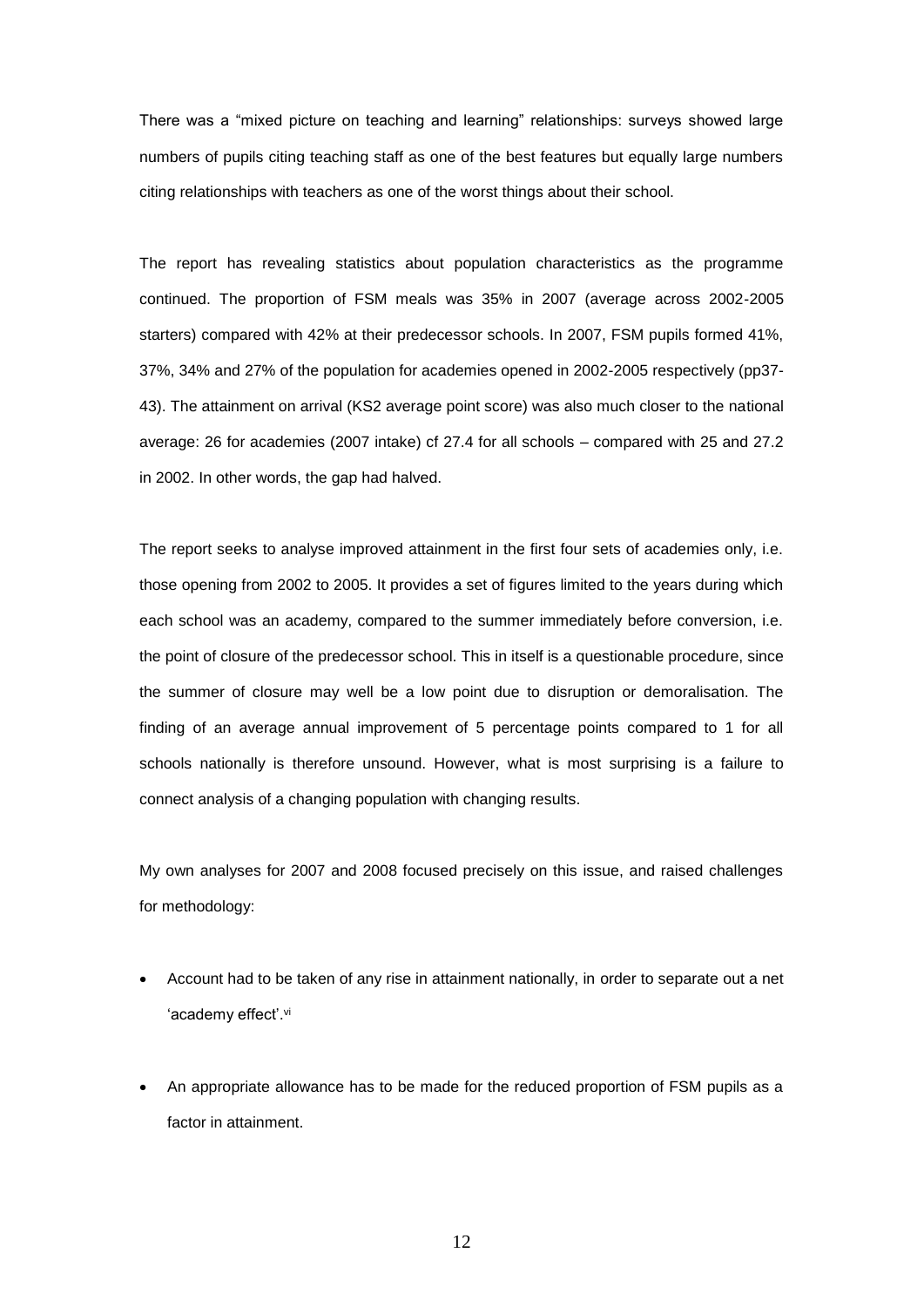Beyond this, the academies had significantly increased in size compared with their predecessor schools, with most of the additional numbers not on FSM (i.e. not specifically marked as suffering poverty or disadvantage). This would be a further factor in evaluating attainment. Without the adjustements of (ii) and (iii), one would not be comparing like with like.

The key national data is that (2007) 49% of non-FSM pupils achieve 5ACEM but only 21% of FSM pupils. This has the implication that additional non-FSM pupils could be benchmarked against the expectation that around half could be expected to achieve 5ACEM.

I eventually settled on the following method (amending the above sequence):

i) First subtract from the percentage point (pp) increase in the academies the pp increase for all schools nationally (column labelled 'extra').

ii) For academies with additional pupils without FSM, divide this additional pp by 2 (because half of pupils without FSM nationally achieve 5ACEM). It is important to emphasize that these are additional pupils, so it is more appropriate to benchmark against national norms than against predecessor schools. It is conceivable that some will come from deprived urban homes, but it is quite probable that most are enrolled by the positive choice of concerned and supportive parents.

iii) For the remaining academies, the reduced percentage of FSM pupils was divided by 3, in line with the different national expectations of pupils with and without FSM, as above (the approximate gap between 49% and 21%).

The data is presented in Table 2. Consistently in the above, FSM data on the GCSE year has been used, since this may be out of line with FSM proportions for the school as a whole. The analysis was applied to academies opening in 2002, 2003, 2004 and 2005. (This aligns with recent PwC evaluations, based on a judgement that more recent additions should be allowed some time to settle, and that the earlier cohorts provide a more reliable indicator.) Totals for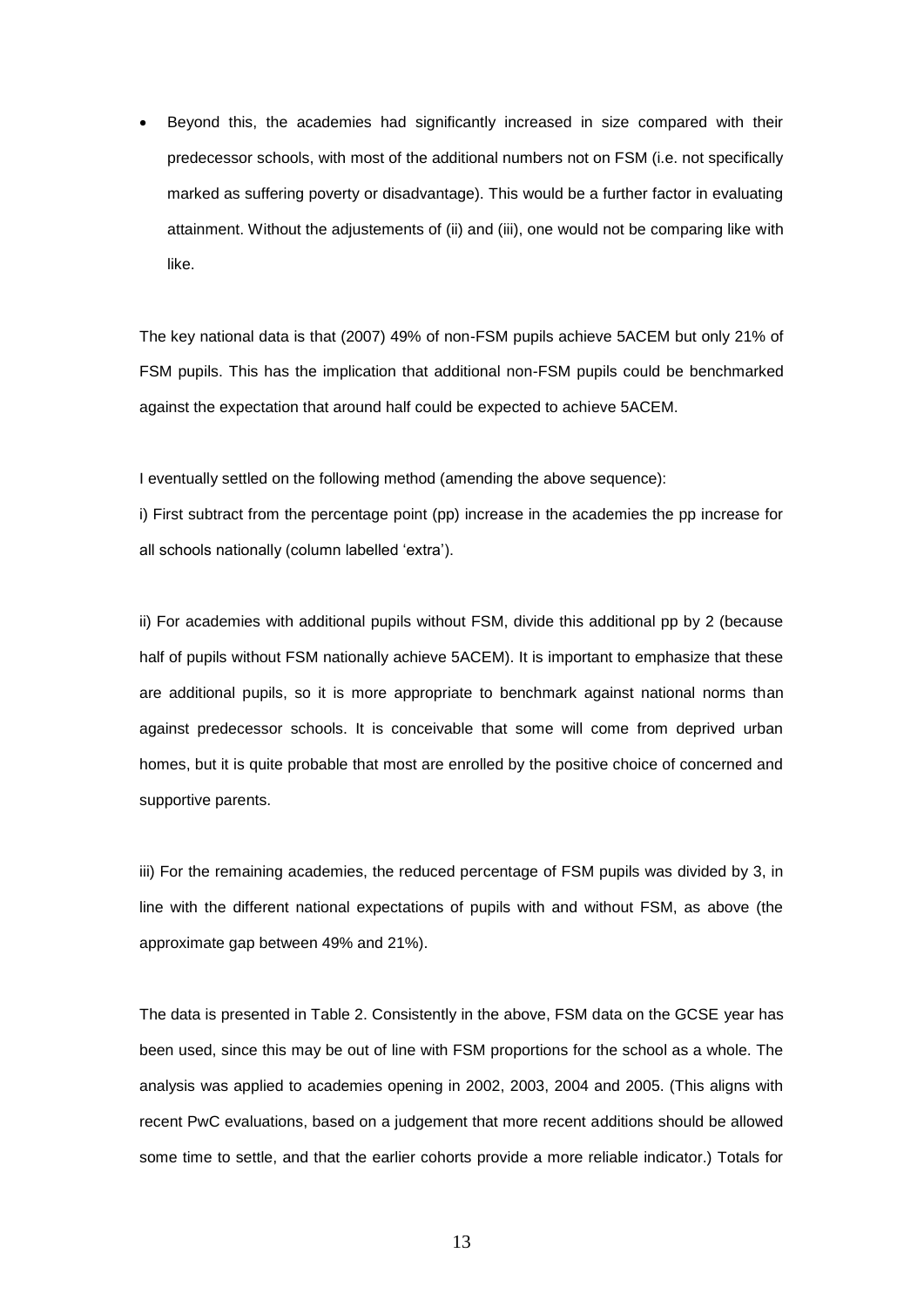'extra' and 'adjusted' are weighted averages, i.e. they take account of the different sizes of schools.

The raw gain on 5ACEM of 02-05 starters, from 02 (predecessors) to 08 (academies), is 17 pp (percentage points).This apparently represents a net gain ('extra') over other schools of 12pp.

However, there has been a reduction in the percentage of FSM pupils over this period in the academies from 40 to 32%. Adjusting simply for this reduces the net gain to 7.5pp. However, adjusting for the recruitment of additional non-FSM pupils, as described above (ii), wipes out this gain entirely. The improved attainment is not due to academy governance per se, but the consequence of academies' populations being substantially different from those of their predecessor schools.

# **Table 2: Attainment gains adjusted for national gains and school population change Place about here**

Clearly, as PwC (2007) and (2008) conclude, there are enormous differences between academies, to an extent that it is difficult to see a general 'academy effect'. (PwC 2007: viii) 2008: 8. However, what is also apparent from the above is that some of the cases used as 'success stories' by ministers for the media are more apparent than real. Thus Academy G's raw gain of 27 percentage points entirely disappears when one takes account of the recruitment of new pupils: its Year 11 is 70% larger than the predecessor school's, but with a smaller percentage of FSM pupils. Indeed, it has nearly four times as many non-FSM pupils as its predecessor school. It should be emphasized that it is overwhelmingly from the non-FSM pupils that 5ACEM achievers emerge.

The success or otherwise of academies cannot simply be evaluated in terms of higher-level examination results. As PwC reports show, it has proved very difficult to reduce the proportion of pupils leaving with less than 5  $A^*$ -G grades. The curriculum distortion resulting from pressure to rapidly improve GCSE results remains an issue; the GNVQ has disappeared but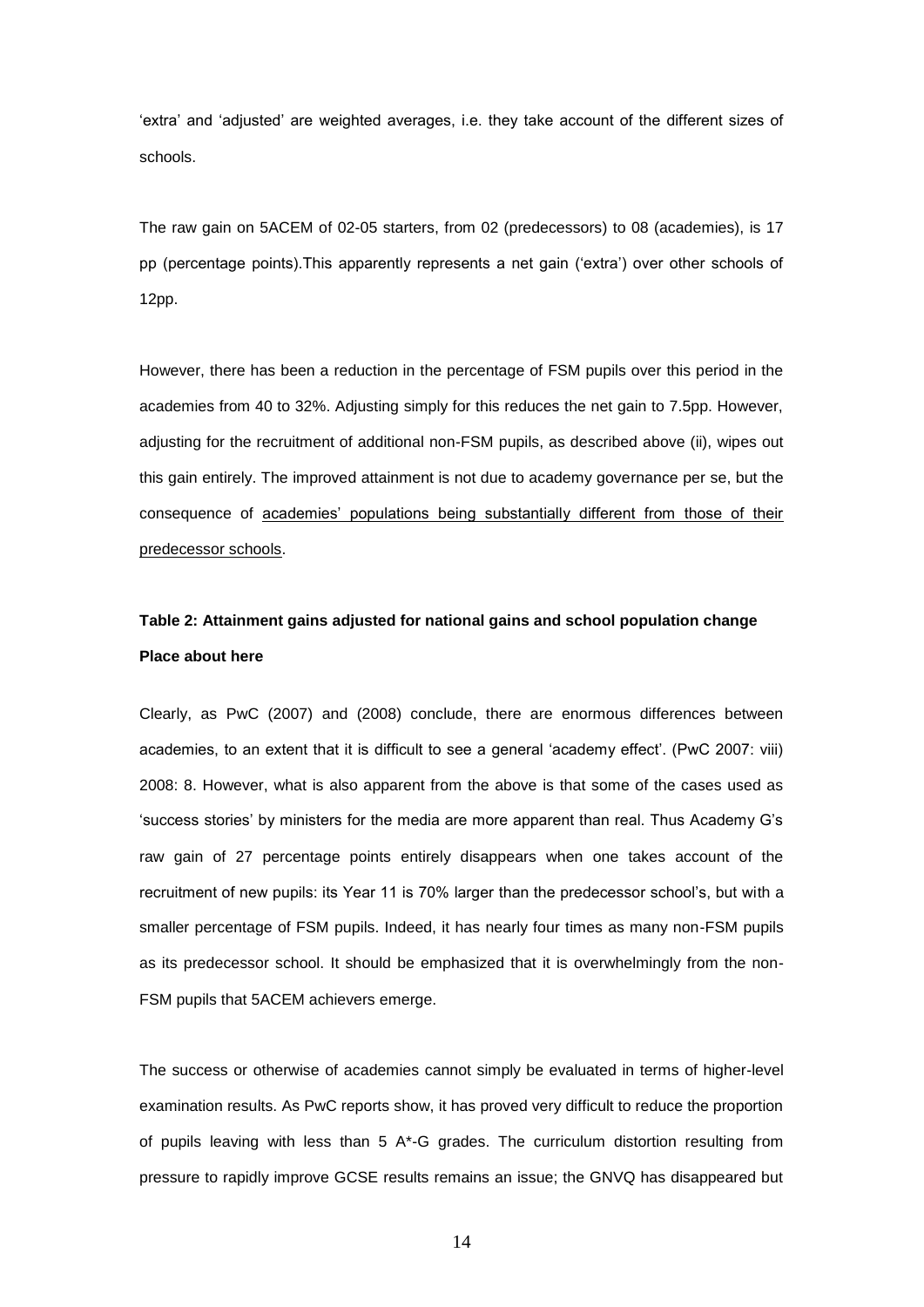could be replaced by BTEC, and there is potential for massaging examination statistics by using a new 'equivalence' between key tests in literacy and GCSE English, similarly numeracy replacing GCSE Mathematics. Of course, this also applies to other schools under duress, but the political pressure on academies is extreme. These are schools in the spotlight, intended to demonstrate the superiority of privately managed schools and the benefits of a business takeover of education on a much wider scale.

## Conclusion and wider implications

Exposing the spurious 'improvement' of the academies should not allow any of us to be complacent. In recent years, evidence has mounted on the extreme levels of poverty in England (as elsewhere in Britain) compared with other developed countries, and of the impact of material and social deprivation on school achievement and life chances. The difference in average attainment levels between FSM and non-FSM pupils is a crude but undeniable indicator of the weight of disadvantage. The obstacles in the way of success accumulate and reinforce each other as pupils proceed from early childhood through primary school and secondary school. A recent study sponsored by the Sutton Trust (2008) focused on those FSM pupils who, against the odds, are in the top fifth of performers at age 11. The attrition rate is such that only a quarter are still in the top fifth at GCSE, and only around a sixth reach university.

Academies are not the only failure. There have been few successes for government with regard to school attainment and poverty. The Academies programme is the action of a government which is built on unquestioning faith in the private sector (see Ball 2007,2008), but which has also single-mindedly sponsored a paradigm of school change which is saturated in neo-liberalism (see Wrigley 2006a, b; 2008). Underlying this, the government had set itself a very slow pace for reducing the extremely high levels of child poverty, and within several years had begun to backslide on that – even before the devastating impact of the present financial crisis.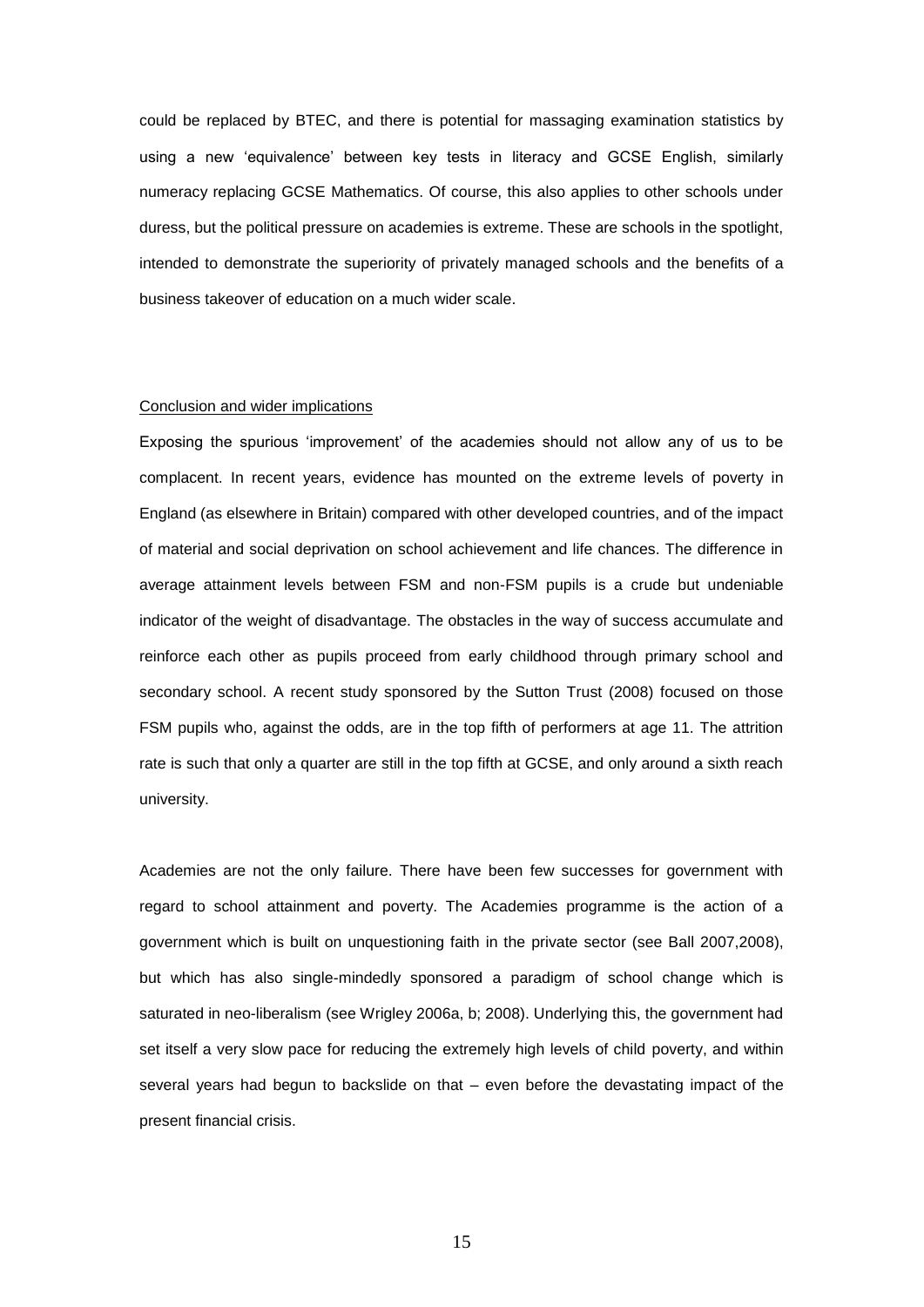Though there is ongoing debate about the mediating mechanisms, poverty remains the prime cause of school failure. It is not difficult to imagine how its cultural / psychological manifestations such as a sense of shame and futility impact upon school participation and achievement. These emotions are often reinforced by traditional school discipline, which can sap the self-respect of more disadvantaged students, and by learning as alienated labour:

- You are told what to do.
- You are told how long to do it for.
- You hand over the product, not to a real user or audience but to the teacher.
- In exchange, the teacher gives back a mark a kind of surrogate wage.

For pupils learning seems to have an exchange value, never a use value; there is limited evidence of school learning involving real products or audiences (see Wrigley 2006a: 105). New thinking well beyond the limited imagination of the SE/SI paradigm (Wrigley 2003) is needed if we are to find our way out of this cul-de-sac.

## PLACE WITHIN TEXT

#### **Table 1: Analysis of GCSE results**

|      | 5ACeg | 5 subject | (i) | 5ACEM | (ii) |
|------|-------|-----------|-----|-------|------|
| 2002 | 24%   | 20%       | 84% | 14%   | 62%  |
| 2005 | 37%   | 22%       | 60% | 15%   | 40%  |

## **Table 2: Attainment gains adjusted for national gains and school population change**

| Academy | Raw gain | Extra | Adjusted |
|---------|----------|-------|----------|
| A       | 23       | 18    | -9       |
| В       | 12       |       | 2        |
| C       | 8        | 3     | $-16$    |
|         | 9        | 4     | 3        |
| Е       | 19       | 14    | $-2$     |
|         | 21       | 16    | 8        |
| G       | 27       | 22    | -1       |
| н       | 12       |       | $-2$     |
|         | 22       | 17    | 9        |
|         | 10       | 5     | -4       |
| Κ       | 43       | 38    | 3        |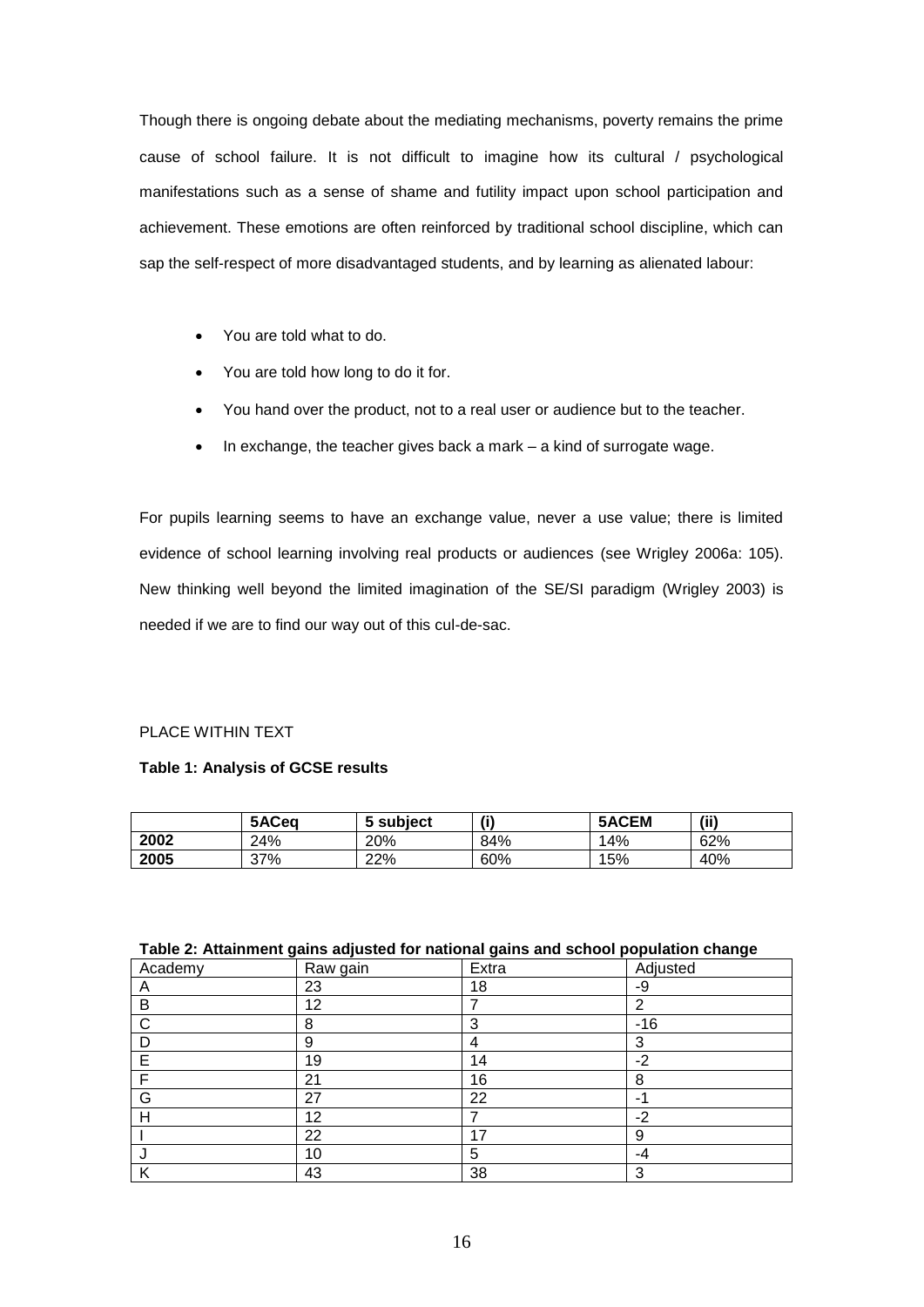|       | 17 | 12   | 14    |
|-------|----|------|-------|
| M     | 16 | 11   | 10    |
|       | 12 |      | $-12$ |
|       | 28 | 23   | 14    |
| D     |    |      | $-15$ |
|       | 16 | 11   | -8    |
| R     |    | $-5$ | $-27$ |
| S     | 19 | 14   | 14    |
|       | 25 | 20   | 19    |
|       | 9  | 4    | 0     |
| Total | 17 | 12   |       |

#### **References**

Adonis, A. (2007) Letter addressed to Roger Titcombe, 16 October, reference 2007/0066352POAA

Ball, S. (2007) Education plc: understanding private sector participation in public sector education. London: Routledge.

Ball, S. (2008) The education debate. Bristol: Policy Press

Beckett, F. (2007) The great city academy fraud. London: Continuum

Blunkett, D. (2000) Speech delivered to the Social Market Foundation, 15 March [\(http://www.dfes.gov.uk/speeches\)](http://www.dfes.gov.uk/speeches)

Chitty, C. (2008) The School Academies Programme: a new direction or total abandonment? Forum 50(1), pp23-32

DfES (2005) Response to the Second Annual Report from the PricewaterhouseCoopers Evaluation of the Academies Programme. Nottingham: DfES Publications.

File on 4 (2004) City Academies. Transcript from http://news.bbc.co.uk/1/hi/programmes/file\_on\_4/7427982.stm

Glees, A. (2005) Evidence-based policy or policy-based evidence? Hutton and the Government's use of secret intelligence. Parliamentary Affairs 58(1) pp138-155

Harris, A., Gunraj, J., James, S., Clarke, P. and Harris, B. (2006) Improving schools in exceptionally challenging circumstances: tales from the frontline. London: Continuum

House of Commons Committee of Public Accounts (2007) The academies programme. HC 402. London: The Stationery Office.

House of Commons (2005) Education and Skills Committee: Secondary Education. Fifth Report of Session 2004-05. London: The Stationery Office Limited, HC 86.

Jesson, D. and Crossley, D. (2007) Educational outcomes and value added by specialist schools, 2006 analysis*.* London: Specialist Schools and Academies Trust.

MacBeath, J., Gray, J., Cullen, J., Frost, D., Steward, S. and Swaffield, S. (2007) Schools on the edge; responding to challenging circumstances. London: Sage.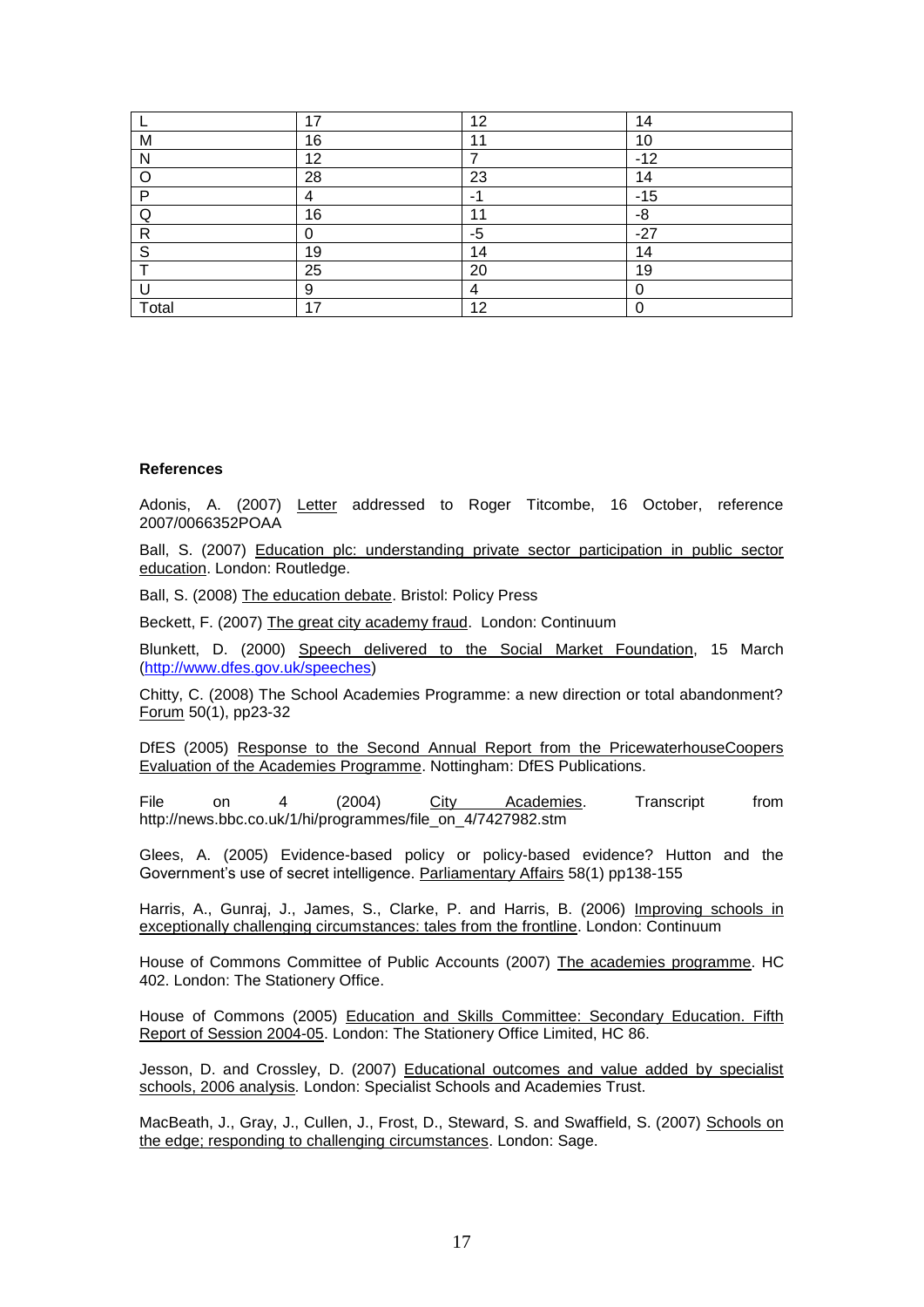National Audit Office (2007) The academies programme: report by the comptroller and auditor general*.* London: The Stationery Office.

PricewaterhouseCoopers (2004) Academies Evaluation: First annual report, available from [www.standards.dfes.gov.uk/academies/publications](http://www.standards.dfes.gov.uk/academies/publications)

PricewaterhouseCoopers (2005) Academies Evaluation: Second annual report, available from [www.standards.dfes.gov.uk/academies/publications](http://www.standards.dfes.gov.uk/academies/publications)

PricewaterhouseCoopers (2006) Academies Evaluation: Third annual report, available from [www.standards.dfes.gov.uk/academies/publications](http://www.standards.dfes.gov.uk/academies/publications)

PricewaterhouseCoopers (2007) Academies Evaluation: Fourth annual report, available from [www.standards.dfes.gov.uk/academies/publications](http://www.standards.dfes.gov.uk/academies/publications)

PricewaterhouseCoopers (2008) Academies Evaluation: Fifth annual report, available from [www.standards.dfes.gov.uk/academies/publications](http://www.standards.dfes.gov.uk/academies/publications)

Sutton Trust (2008) Wasted talent? attrition rates of high-achieving pupils between school and university. (www.suttontrust.com)

Titcombe, R. and Davies, R. (2006) Discover the truth about GCSE league tables. Times Educational Supplement. 13.1.2006

Wrigley, T. (2003) Schools of hope: a new agenda for school improvement. Stoke-on-Trent: Trentham Books

Wrigley, T. (2006a) Another school is possible. London: Bookmarks / Stoke-on-Trent: Trentham Books

Wrigley, T. (2006b) Schools and poverty: questioning the Effectiveness and Improvement paradigms. Improving Schools 9(3), pp273-290.

Wrigley, T. (2008) School improvement in a neo-liberal world. Journal of Educational Administration and History 40(2), pp129-148.

All newspaper articles should be referenced as normal.

#### **Notes**

 $\overline{a}$ 

<sup>&</sup>lt;sup>i</sup> Given that the prime benchmark of a secondary school's 'effectiveness' in England is expressed in terms of the percentage of its pupils gaining five or more A\*-C grades at GCSE, a means had to be found of expressing other qualifications as an equivalence of one or more A\*-C grades.

ii The General National Vocational Qualification or GNVQ can be awarded at various levels. GNVQ Intermediate has been deemed to be equal to four GCSE A\*-C grades. In other words, qualitatively it is judged equal to at least a C at GCSE, and quantitatively GNVQ in a single subject is judged as equal to four separate GCSE passes. No evidence is available to underpin either of these claims.

iii Of these, the third set seems dubious: in selective authorities, a same primary school's pupils will divide between grammar schools and secondary moderns, and